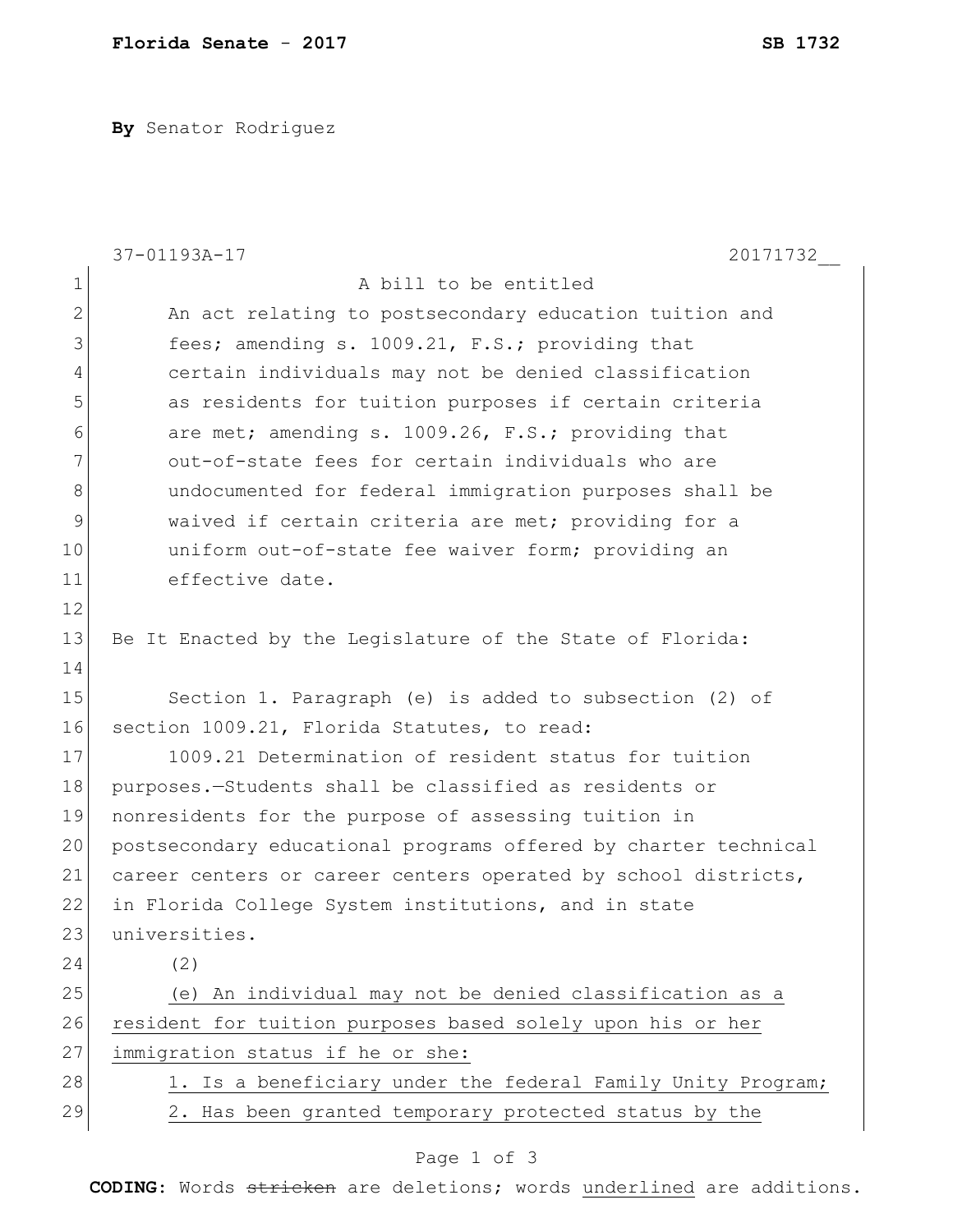|    | 37-01193A-17<br>20171732                                         |
|----|------------------------------------------------------------------|
| 30 | United States Department of Homeland Security;                   |
| 31 | 3. Has been granted a stay of deportation or removal status      |
| 32 | by the United States Department of Homeland Security or by an    |
| 33 | administrative or federal court;                                 |
| 34 | 4. Has been granted deferred enforced departure status by        |
| 35 | the United States Department of Homeland Security; or            |
| 36 | 5. Has been granted deferred action for childhood arrivals       |
| 37 | status or another form of prosecutorial discretion by the United |
| 38 | States Department of Homeland Security.                          |
| 39 | Section 2. Paragraphs (b) through (d) of subsection (12) of      |
| 40 | section 1009.26, Florida Statutes, are redesignated as           |
| 41 | paragraphs (c) through (e), respectively, and a new paragraph    |
| 42 | (b) and paragraph (f) are added to that subsection to read:      |
| 43 | $1009.26$ Fee waivers.-                                          |
| 44 | (12)                                                             |
| 45 | (b) A state university shall waive out-of-state fees for         |
| 46 | students, including, but not limited to, students who are        |
| 47 | undocumented for federal immigration purposes, who meet the      |
| 48 | following requirements:                                          |
| 49 | 1. Attended and graduated from a postsecondary institution       |
| 50 | in this state;                                                   |
| 51 | 2. Apply for enrollment in or are currently enrolled in a        |
| 52 | graduate or professional program at an institution of higher     |
| 53 | education in this state;                                         |
| 54 | 3. Submit an official postsecondary transcript as evidence       |
| 55 | of attendance and graduation; and                                |
| 56 | 4. File with the institution of higher education an              |
| 57 | affidavit stating that the student will file an application to   |
| 58 | become a permanent resident of the United States at the earliest |

## Page 2 of 3

**CODING**: Words stricken are deletions; words underlined are additions.